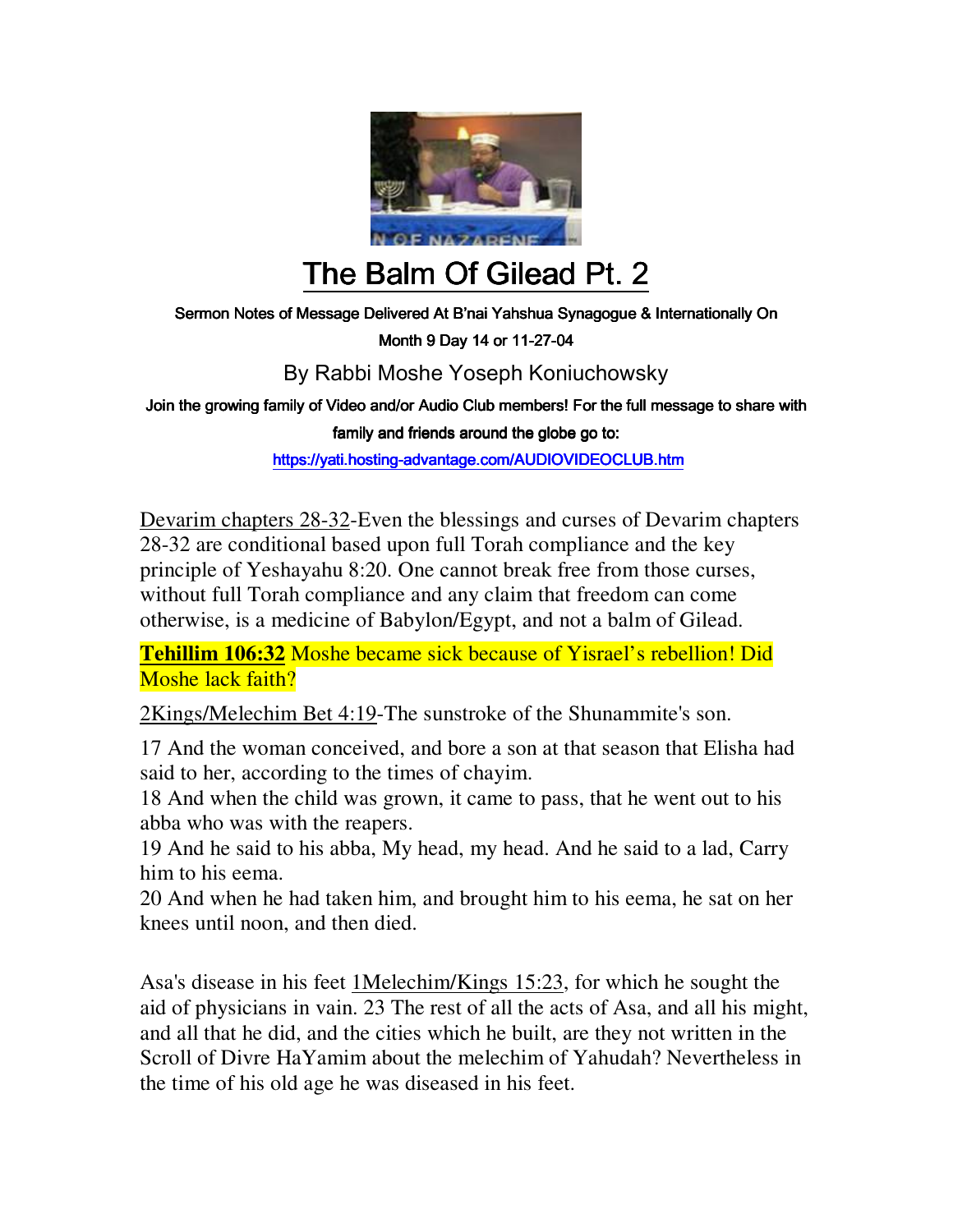24 And Asa slept with his ahvot, and was buried with his ahvot in the city of Dawid his abba, and Yahushaphat his son reigned in his place.

2Ch 16:12 And Asa in the thirty-ninth year of his reign was diseased in his feet, until his disease was exceedingly great: yet in his disease he looked not to *fo*, but to the physicians

**Micha 6:13** *Therefore also will I make you sick in smiting you, in making you desolate because of your sins.* YHWH brought sickness in Yisrael in Micha's days.

Psalm 119:71, 75 King David said this about his afflictions: "It was good for me to be afflicted so that I might learn your decrees...I know, O YHWH, that your laws are righteous, and in faithfulness you have afflicted me." "YHWH hath chastened me sore: but he hath not given me over unto death,"

Psalm 118:18. "Before I was afflicted I went astray: but now have I kept thy word," Psalm 119:67.

**John 11:3-4** Therefore his sisters sent to Him, saying, Master, see, he whom You love is sick.

When gauvh heard that, He said, *This sickness is not to death, but for the tifereth of* vuvh*, that the Son of* vuvh *might be esteemed by this.* Here sickness is said to bring glory to YHWH!! **We may not like that but that's what it says!** Yochanan John 9:3 says the same thing!

 2 And His talmidim asked Him, saying, Master, who did sin, this man, or his parents, that he was born blind?

3 gauvh answered, *Neither has this man sinned, nor his parents: but that the works of* tvkt *should be made manifest through Him.* 

Maaseh Shlichim/Acts 9:36 Now there was at Yapho a certain talmida named Tavitha, which by interpretation is called Dorcas: this woman was full of tov mitzvoth and kind acts that she did.

37 And it came to pass in those days, that she was sick, and died: who when they had washed her, they laid her in an upper room.

Qorintyah Bet/Second Corinthians 12:7-11 Rav Shaul was blind and YHWH's rebuke was that His grace was sufficient for Paul. He gloried in his weakness not in a physical healing. Assyrian healers glory only when others are madder physically strong. Rav Shaul had offended those who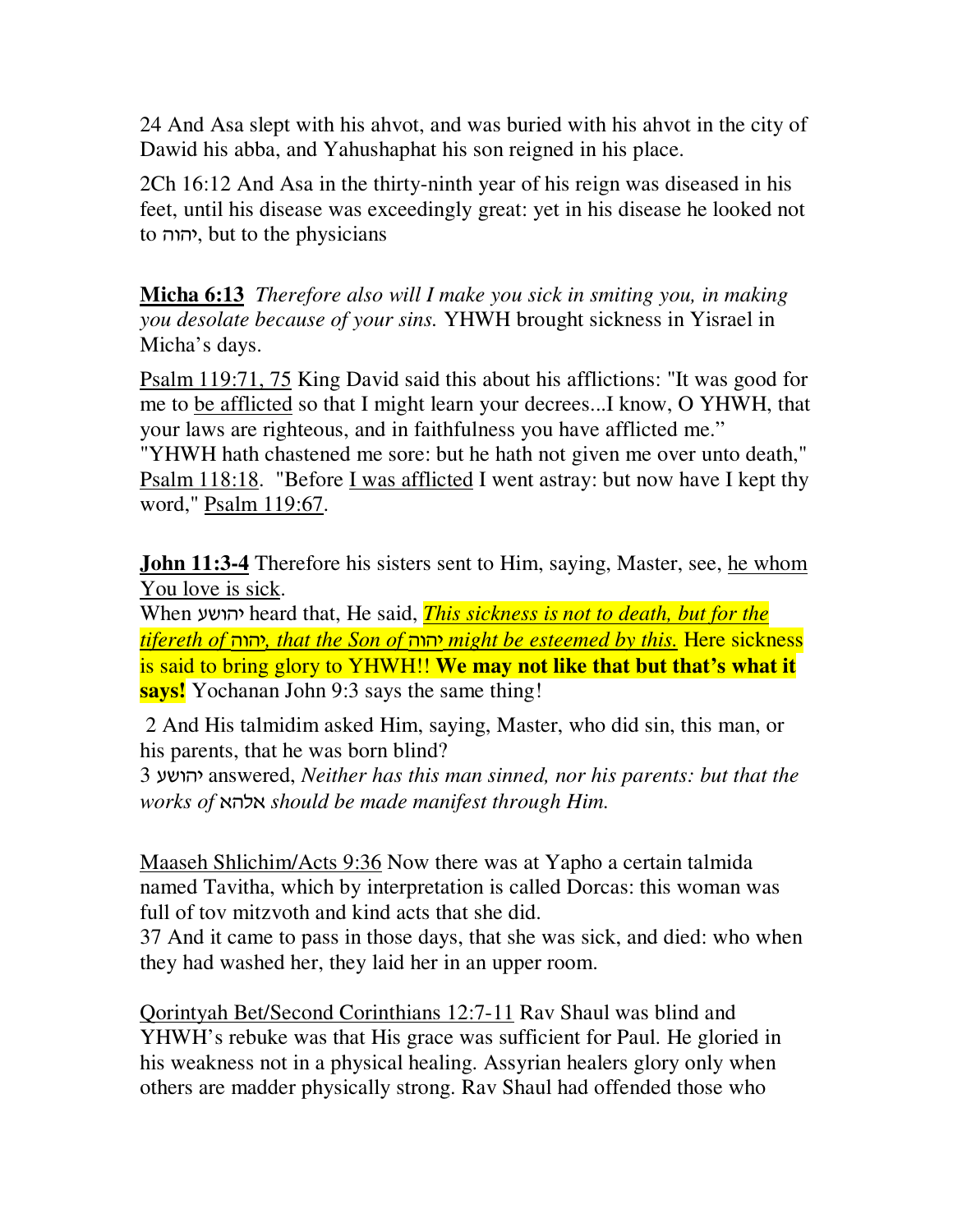believed he wasn't a real man of YHWH, due to his ongoing illness and lack of healing. Hear the word:

12 Yisraelite brothers, put yourself in my place, just as once I put myself in your place. You have not offended me at all.

13 You know how through weakness of the flesh I proclaimed the besorah to you before.

14 And in my trial that was in my flesh you did not despise, or reject me; but received me as a malach of אלהא, even as Moshiach yיהושע.

15 Where then are the brachot and rachamim you had towards me? For I bear you record, that, if it had been possible, you would have plucked out your own eyes, and have given them to me.

16 Have I therefore become your enemy, because I tell you the emet?

From this passage of scripture it is crystal clear that a sickness can lead us to a deeper love of YHWH. It can lead to spiritual growth and our better serving and honoring Him. To say that YHWH wants everybody healed contradicts the clear teachings of His Word

1 Qorintyah 15:42–44-Our present bodies are said to be perishable and weak. It is decaying 2 Cor. 4:16. They are meant to decay not be permanently fixed. Death and disease will be a part of the human condition until that time when we receive resurrection bodies that are immune to such frailties 1 Cor. 15:51–55. That's what Scripture teaches.

Ivrim/Heb. 11:35b-39. v 37 Many faithful believers suffered from sickness no doubt and died in faith. All these have received a TOV report from YHWH regarding their emunah! Even though they weren't healed or delivered from trials and affliction/sickness.

We glory in tribulation." Romiyah 5:3. "For our light affliction, which is but for a moment, works for us a far more exceeding and eternal weight of glory." II Cor. 4:17. "If any man suffer as a Nazarene Yisraelite, let him not be ashamed." I Kefa/Peter 4:16

 $2<sup>nd</sup>$  Timothy 4:20-Rav Shaul left people sick. Why?

I Timothy 5:23-Timothy was never healed. Why?

Phil. 2:25-30-Epaphroditus became ill because he considered YHWH's work more important than his own health.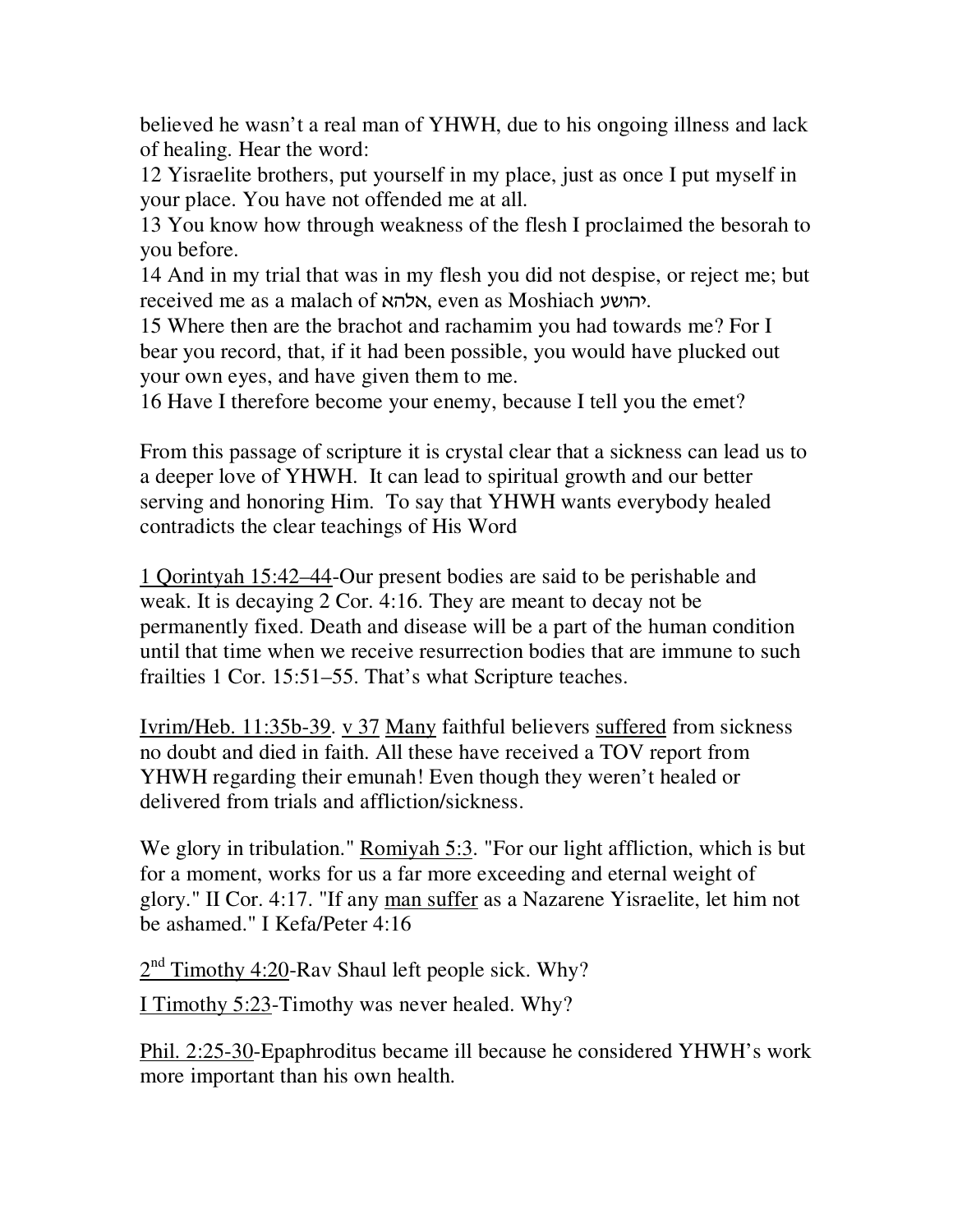Acts 5:15-16-Insomuch that they brought forth the sick into the streets, and laid them on beds and couches, that at the least the shadow of Peter passing by might overshadow some of them. There came also a multitude out of the cities round about unto Jerusalem, bringing sick folks, and them which were vexed with unclean spirits: and they were healed every one,"

Compare this to modern faith healing? Modern faith healers never heal all the people who come to them. And the few they do have disease return most of the time! Have you ever noticed that? Why does disease return? Because Torah is the follow-up maintenance plane without which healing cannot be maintained so why waste your time in the first place. The man or woman who prays for you has to be in the camp of Yisrael and LIKE ELIJAH! Himself a bonafide Torah keeper! The duty of visiting the sick is referred to in Yechezkel/Ezekiel 34:4,16, and by YHWH in the description of the Judgment scene (Mattityahu/Matthew 25:36,43). How can sick believers be visited if all believers are supposed to be healed?

He that visits the sick lengthens his life, he who refrains shortens it," says Rabbi Ischanan in Nedharim 29.

**Key point: Unlike Egyptian based healing based on medicines and manmade formulas where man is sovereign, when Yahshua heals in the gospels, no one ever loses their healing or needs to return every 3 months for follow-up training, or health maintenance. All were FOREVER AND PERMANENTLY HEALED without exception, with just the power of His word! That is Divine healing. It lasts a lifetime. Religious healing other the other hand requires hours of study, schooling, seminars and follow-up and often still leaves the sick in the same condition.**

Points For True Healing as outlined by Yaakov the first Rabbi of the Yisraelite community in Yahrushalayim-

Yaakov 5:14 Temporal healing prayer comes from local torah obedient elders, who have the testimony and the witness, not from Babylonian sin searches of condemnation! Note that these are elders not faith healers who are called.

Yaakov 5:14-16-We should call on other Torah obedient believers to pray for us when we are ill.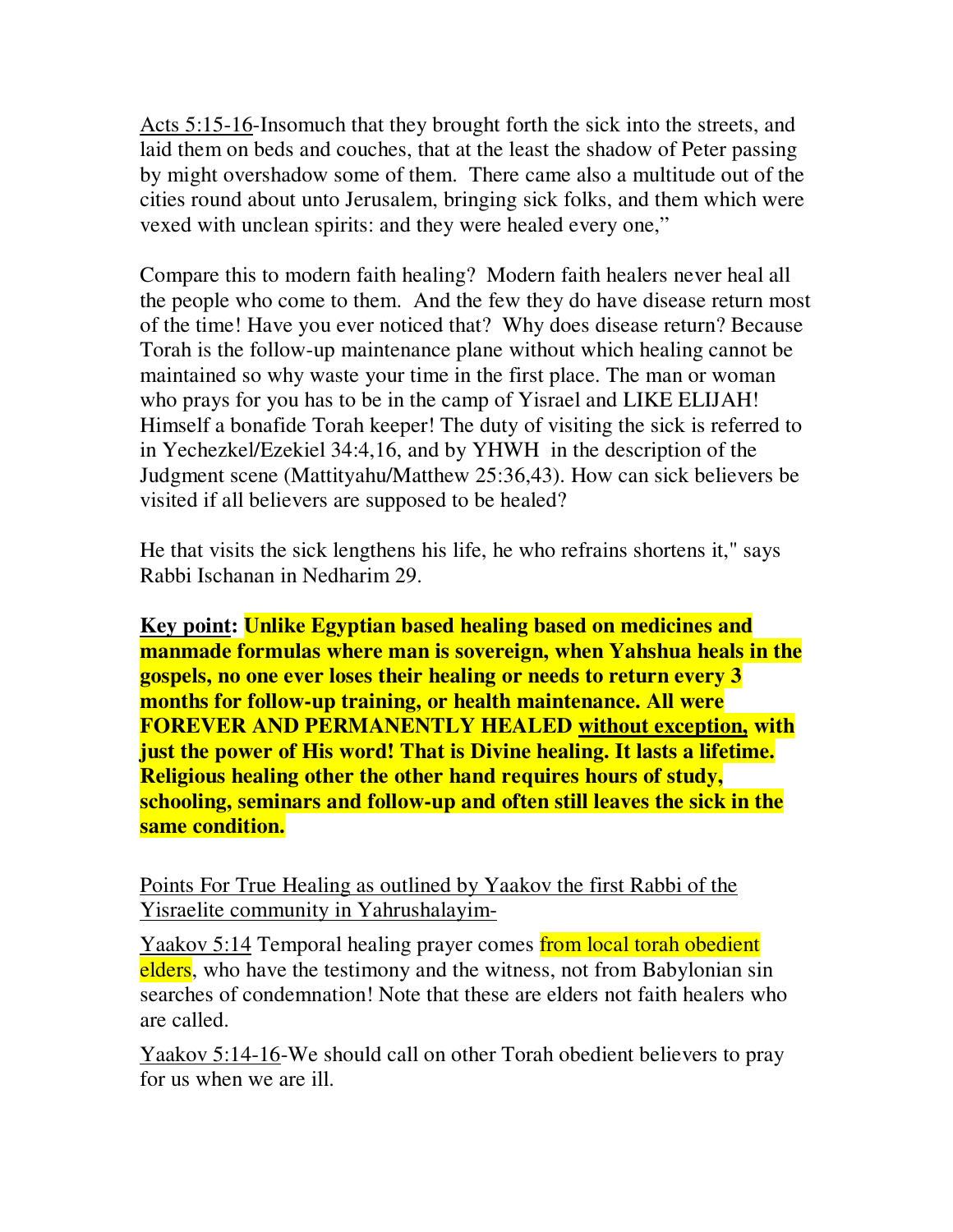Yaakov 5:15 IF a sin is related to an illness. NOT ALL ILLNESS comes from sin!!!!

The fervent prayer of the faithful accomplishes much. The prayer of the righteous. That is, the prayer of those who keep YHWH's commandments. It is necessary to keep YHWH's commandments if our prayers are to accomplish anything of significance. The example of Eliyahu is given here to illustrate this point. If one is not a Torah keeper they are not called a tzadik/righteous man and they have no business praying or ministering to you even of you think they have some meat to offer! Lets look closely at these verses.

14 Is any sick among you? Let him call for the shamashim of the congregation; and let them make tefillah over him, anointing him with oil in the Name of  $\overline{\mathsf{min}}$ :

15 And the tefillah of emunah shall save the sick, and  $\overline{I}$   $\overline{I}$  shall raise him up; and if he has committed sins, they shall be forgiven him.

16 Confess your faults one to another, and make tefillah one for another, that you may be healed. The effectual fervent tefillot of a tzadik man is powerful accomplishing much.

17 Eliyahu was a man subject to many emotions as we are, and he made tefillah earnestly that it would not rain: and it rained not on the earth for three years and six months.

18 And he made tefillah again, and the shamayim gave rain, and the earth brought forth her fruit. 19 Yisraelite brothers, if any of you does stray from the emet, and one of you turns him back; 20 Let him know, that he who turns the sinner from the error of his derech, shall save a being from death, and shall even wipe out a multitude of sins.

Were the shlichim all healed and whole when they died? Source :

*The Search for the Twelve Apostles*

- Kepha crucified in Rome 60-65 AD
- Yaakov son of Zavdi Killed in Acts 12:2
- Yaakov Yahshua's brother thrown off the pinnacle of the temple

• Phillip-Some traditions say he ministered in Parthia (central Asia Minor), lived in Hierapolis (near Colossae and Laodacia in Asia Minor), and died by crucifixion and stoning

• Bartholomew/Nathaniel-He is said to have been martyred in 68 AD at Albanus (modern Derbend), being skinned alive and then beheaded at the command of the Armenian king Astyages.

• Thomas In the apocryphal *Acts of Thomas,* originally composed in Syriac, his martyrdom is cited under the king of Mylapore at Madras, where are to be found St. Thomas Mount and San Thomé Cathedral, his traditional burial place. He is said to have been killed by Brahmins in Mylapore while in prayer, by stones and darts, and run through by a lance.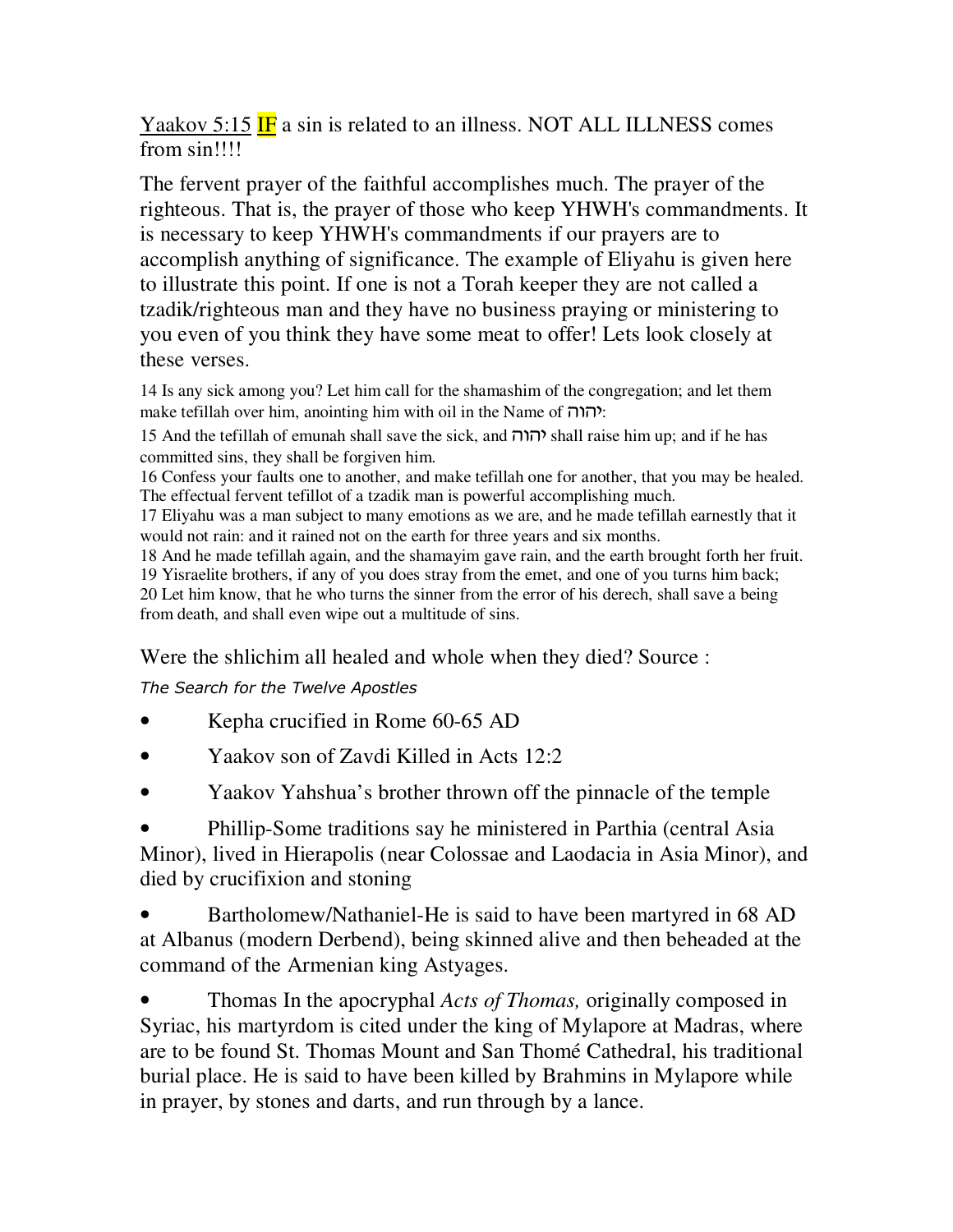- James, Son of Alphaeus martyred in Persia
- Judas Thaddaeus Tradition tells us he was martyred in Persia, clubbed to death and his head was then shattered with a broad ax.

Simon was called the Canaanite or Zealot. in Persia, where he was martyred along with St. Jude

- Matthew-Martyred but not sure where.
- John- DIED OF SICKNESS AND OLD AGE on Patmos.

**Close**-**Rev 22:1-2** And he showed me a pure river of mayim chayim, clear as crystal, *proceeding out of the kesay of יהוה* and of the Lamb. 2 In the midst of its street, on either side of the river, there was an eytz-chayim, that bore twelve kinds of fruits [for Yisraelites alone], and yielded their fruits every month: **and the leaves of the eytzim [Torah] were for the healing of the nations. Egyptian healing lacks healing leaves**. True healing is an eternal inheritance not a temporal solution as it is often taught today.

3 vuvh will strengthen him upon his sick bed: You will bring recovery for his sickness on his bed.

#### **Psalm 41:3**

O vuvh my Elohim, I cried to You, and You have healed me.

## **Psalm 30:2**

20 He sent His Word, and healed them, and delivered them from their destructions.

## **Psalm 107:18-20**

21 *Beware of Him, and obey His voice, provoke Him not; for otherwise He will not pardon your transgressions: for My Name is in Him.*

22 *But if you shall indeed obey His voice, and do all that I speak; then I will be an enemy to your enemies, and an adversary to your adversaries.*

23 *For My Malach shall go before you, and bring you into the land of the Amorites, and the Hittites, and the Perizzites, and the Kanaanites, and the Hivites, and the Yevusites: and I will cut them off.* 

24 *You shall not bow down to their elohim, nor serve them, nor do after their works: but you shall utterly overthrow them, and without fail break down their images.* 

25 *And you shall serve* vuvh *your Elohim, and He shall bless your lechem, and your mayim; and I will take sickness away from the midst of you.*  26 *There shall nothing miscarry, nor be barren, in your land: the number of your days I will fill.*